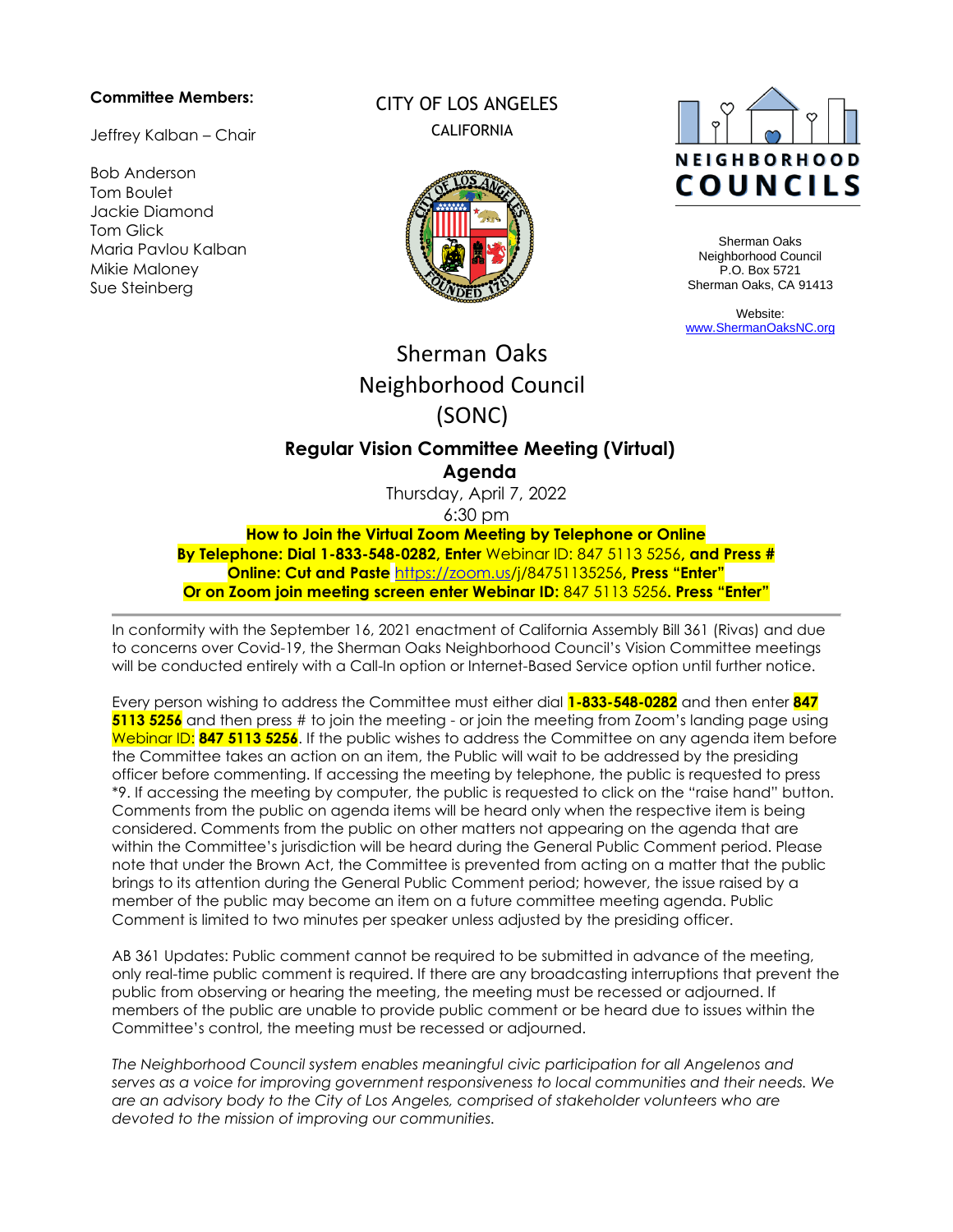Sherman Oaks Neighborhood Council Regular Vision Committee Agenda

#### **Notice to Paid Representatives -**

If you are compensated to monitor, attend, or speak at this meeting, City law may require you to register as a lobbyist and report your activity. See Los Angeles Municipal Code Section 48.01 et seq. More information is available at [ethics.lacity.org/lobbying.](http://ethics.lacity.org/lobbying) For assistance, please contact the Ethics Commission at (213) 978-1960 or [ethics.commission@lacity.org](mailto:ethics.commission@lacity.org)

## AGENDA

- **1.** Call to Order by Jeff Kalban, Chair
- **2.** Roll Call
- **3.** Review and approval of minutes
- **4.** Introduction of elected officials and staff - Questions and answers.
- **5)** Chair's Report

**6)** Discussion: Committee members ideas for projects moving forward, including landscape projects, diagonal parking, public art, lighting under the freeway overpasses and cool streets.

- i.) Discussion
- ii) Public comment
- iii) Committee discussion, possible motion and vote

Supporting Documents, pictures, and drawings for the items listed that are received by the committee are posted on our website with the agenda as they become available. Returning items are posted with a previous agenda. Agenda items may be heard out of the listed order.

**7)** Public forum: comments by the public on non-agenda items within the Committee's jurisdiction

**8)** Committee Business

**9)** Adjourn

A link to our Vision 2020: <https://drive.google.com/file/d/15mTHr8gvy6sa4T2EZt5HsoKuywjzp3Vn/view>